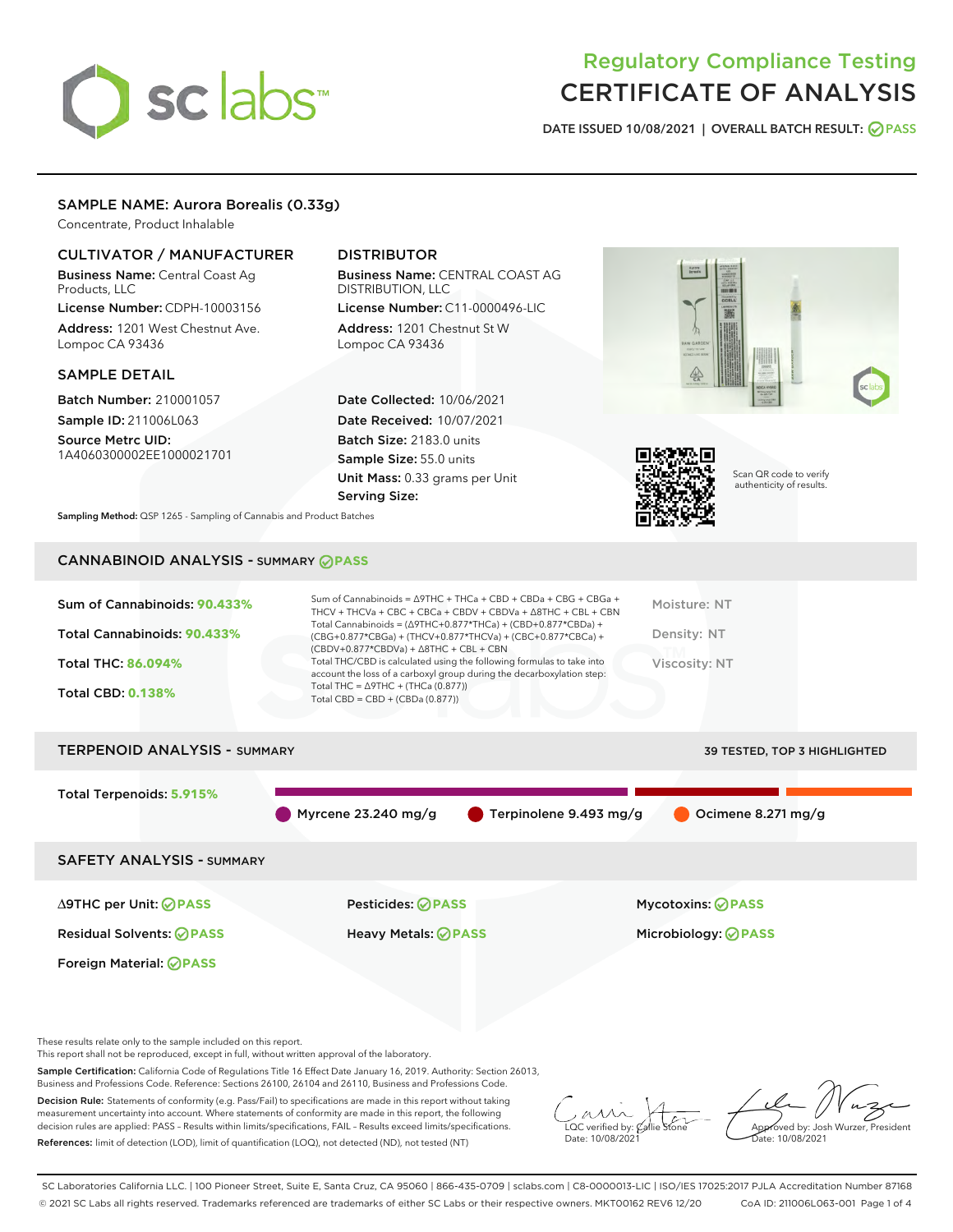



AURORA BOREALIS (0.33G) | DATE ISSUED 10/08/2021 | OVERALL BATCH RESULT: 2 PASS

#### CANNABINOID TEST RESULTS - 10/07/2021 2 PASS

Tested by high-performance liquid chromatography with diode-array detection (HPLC-DAD). **Method:** QSP 1157 - Analysis of Cannabinoids by HPLC-DAD

#### TOTAL CANNABINOIDS: **90.433%**

Total Cannabinoids (Total THC) + (Total CBD) + (Total CBG) + (Total THCV) + (Total CBC) + (Total CBDV) + ∆8THC + CBL + CBN

TOTAL THC: **86.094%** Total THC (∆9THC+0.877\*THCa)

TOTAL CBD: **0.138%**

Total CBD (CBD+0.877\*CBDa)

TOTAL CBG: 3.601% Total CBG (CBG+0.877\*CBGa)

TOTAL THCV: 0.42% Total THCV (THCV+0.877\*THCVa)

TOTAL CBC: ND Total CBC (CBC+0.877\*CBCa)

TOTAL CBDV: ND Total CBDV (CBDV+0.877\*CBDVa)

| <b>COMPOUND</b>            | LOD/LOQ<br>(mg/g) | <b>MEASUREMENT</b><br><b>UNCERTAINTY</b><br>mg/g | <b>RESULT</b><br>(mg/g) | <b>RESULT</b><br>(%) |
|----------------------------|-------------------|--------------------------------------------------|-------------------------|----------------------|
| Δ9THC                      | 0.06 / 0.26       | ±29.616                                          | 860.94                  | 86.094               |
| <b>CBG</b>                 | 0.06/0.19         | ±1.419                                           | 36.01                   | 3.601                |
| <b>THCV</b>                | 0.1/0.2           | ±0.21                                            | 4.2                     | 0.42                 |
| <b>CBN</b>                 | 0.1/0.3           | ±0.12                                            | 1.8                     | 0.18                 |
| <b>CBD</b>                 | 0.07/0.29         | ±0.064                                           | 1.38                    | 0.138                |
| $\triangle$ 8THC           | 0.1/0.4           | N/A                                              | <b>ND</b>               | <b>ND</b>            |
| <b>THCa</b>                | 0.05/0.14         | N/A                                              | <b>ND</b>               | <b>ND</b>            |
| <b>THCVa</b>               | 0.07 / 0.20       | N/A                                              | <b>ND</b>               | <b>ND</b>            |
| <b>CBDa</b>                | 0.02/0.19         | N/A                                              | <b>ND</b>               | <b>ND</b>            |
| <b>CBDV</b>                | 0.04 / 0.15       | N/A                                              | <b>ND</b>               | <b>ND</b>            |
| <b>CBDVa</b>               | 0.03/0.53         | N/A                                              | <b>ND</b>               | <b>ND</b>            |
| <b>CBGa</b>                | 0.1/0.2           | N/A                                              | <b>ND</b>               | <b>ND</b>            |
| <b>CBL</b>                 | 0.06 / 0.24       | N/A                                              | <b>ND</b>               | <b>ND</b>            |
| <b>CBC</b>                 | 0.2 / 0.5         | N/A                                              | <b>ND</b>               | <b>ND</b>            |
| <b>CBCa</b>                | 0.07/0.28         | N/A                                              | ND                      | <b>ND</b>            |
| <b>SUM OF CANNABINOIDS</b> |                   |                                                  | 904.33 ma/a             | 90.433%              |

#### **UNIT MASS: 0.33 grams per Unit**

| ∆9THC per Unit                        | 1120 per-package limit     | 284.11 mg/unit<br><b>PASS</b> |
|---------------------------------------|----------------------------|-------------------------------|
| <b>Total THC per Unit</b>             |                            | 284.11 mg/unit                |
| <b>CBD per Unit</b>                   |                            | $0.46$ mg/unit                |
| <b>Total CBD per Unit</b>             |                            | $0.46$ mg/unit                |
| Sum of Cannabinoids<br>per Unit       |                            | 298.43 mg/unit                |
| <b>Total Cannabinoids</b><br>per Unit |                            | 298.45 mg/unit                |
| <b>MOISTURE TEST RESULT</b>           | <b>DENSITY TEST RESULT</b> | <b>VISCOSITY TEST RESULT</b>  |

Not Tested

Not Tested

Not Tested

#### TERPENOID TEST RESULTS - 10/08/2021

Terpene analysis utilizing gas chromatography-flame ionization detection (GC-FID). **Method:** QSP 1192 - Analysis of Terpenoids by GC-FID

| <b>COMPOUND</b>           | LOD/LOQ<br>(mg/g) | <b>MEASUREMENT</b><br><b>UNCERTAINTY</b><br>mg/g | <b>RESULT</b><br>(mg/g) | <b>RESULT</b><br>(%) |
|---------------------------|-------------------|--------------------------------------------------|-------------------------|----------------------|
| <b>Myrcene</b>            | 0.008 / 0.025     | ±0.2998                                          | 23.240                  | 2.3240               |
| Terpinolene               | 0.008 / 0.026     | ±0.1946                                          | 9.493                   | 0.9493               |
| Ocimene                   | 0.011 / 0.038     | ±0.2655                                          | 8.271                   | 0.8271               |
| $\beta$ Caryophyllene     | 0.004 / 0.012     | ±0.1742                                          | 4.892                   | 0.4892               |
| Limonene                  | 0.005 / 0.016     | ±0.0697                                          | 4.874                   | 0.4874               |
| Linalool                  | 0.009 / 0.032     | ±0.0513                                          | 1.351                   | 0.1351               |
| $\beta$ Pinene            | 0.004 / 0.014     | ±0.0152                                          | 1.323                   | 0.1323               |
| $\alpha$ Humulene         | 0.009 / 0.029     | ±0.0397                                          | 1.236                   | 0.1236               |
| $\alpha$ Pinene           | 0.005 / 0.017     | ±0.0100                                          | 1.159                   | 0.1159               |
| <b>Terpineol</b>          | 0.016 / 0.055     | ±0.0371                                          | 0.604                   | 0.0604               |
| trans- $\beta$ -Farnesene | 0.008 / 0.025     | ±0.0178                                          | 0.502                   | 0.0502               |
| Fenchol                   | 0.010 / 0.034     | ±0.0158                                          | 0.407                   | 0.0407               |
| $\alpha$ Phellandrene     | 0.006 / 0.020     | ±0.0040                                          | 0.293                   | 0.0293               |
| 3 Carene                  | 0.005 / 0.018     | ±0.0034                                          | 0.237                   | 0.0237               |
| $\alpha$ Terpinene        | 0.005 / 0.017     | ±0.0035                                          | 0.236                   | 0.0236               |
| $\gamma$ Terpinene        | 0.006 / 0.018     | ±0.0030                                          | 0.174                   | 0.0174               |
| Nerolidol                 | 0.009 / 0.028     | ±0.0083                                          | 0.132                   | 0.0132               |
| Guaiol                    | 0.009 / 0.030     | ±0.0059                                          | 0.126                   | 0.0126               |
| Borneol                   | 0.005 / 0.016     | ±0.0047                                          | 0.111                   | 0.0111               |
| $\alpha$ Bisabolol        | 0.008 / 0.026     | ±0.0056                                          | 0.105                   | 0.0105               |
| Camphene                  | 0.005 / 0.015     | ±0.0009                                          | 0.082                   | 0.0082               |
| Fenchone                  | 0.009 / 0.028     | ±0.0015                                          | 0.053                   | 0.0053               |
| Valencene                 | 0.009 / 0.030     | ±0.0034                                          | 0.049                   | 0.0049               |
| Caryophyllene<br>Oxide    | 0.010 / 0.033     | ±0.0021                                          | 0.046                   | 0.0046               |
| Citronellol               | 0.003 / 0.010     | ±0.0017                                          | 0.035                   | 0.0035               |
| Eucalyptol                | 0.006 / 0.018     | ±0.0007                                          | 0.029                   | 0.0029               |
| Geraniol                  | 0.002 / 0.007     | ±0.0012                                          | 0.028                   | 0.0028               |
| p-Cymene                  | 0.005 / 0.016     | ±0.0007                                          | 0.026                   | 0.0026               |
| Sabinene Hydrate          | 0.006 / 0.022     | ±0.0009                                          | 0.022                   | 0.0022               |
| Nerol                     | 0.003 / 0.011     | ±0.0006                                          | 0.014                   | 0.0014               |
| Sabinene                  | 0.004 / 0.014     | N/A                                              | ND                      | <b>ND</b>            |
| (-)-Isopulegol            | 0.005 / 0.016     | N/A                                              | ND                      | <b>ND</b>            |
| Camphor                   | 0.006 / 0.019     | N/A                                              | ND                      | <b>ND</b>            |
| Isoborneol                | 0.004 / 0.012     | N/A                                              | ND                      | <b>ND</b>            |
| Menthol                   | 0.008 / 0.025     | N/A                                              | ND                      | ND                   |
| $R-(+)$ -Pulegone         | 0.003 / 0.011     | N/A                                              | ND                      | <b>ND</b>            |
| <b>Geranyl Acetate</b>    | 0.004 / 0.014     | N/A                                              | ND                      | <b>ND</b>            |
| $\alpha$ Cedrene          | 0.005 / 0.016     | N/A                                              | ND                      | ND                   |
| Cedrol                    | 0.008 / 0.027     | N/A                                              | ND                      | <b>ND</b>            |
| <b>TOTAL TERPENOIDS</b>   |                   |                                                  | 59.150 mg/g             | 5.915%               |

SC Laboratories California LLC. | 100 Pioneer Street, Suite E, Santa Cruz, CA 95060 | 866-435-0709 | sclabs.com | C8-0000013-LIC | ISO/IES 17025:2017 PJLA Accreditation Number 87168 © 2021 SC Labs all rights reserved. Trademarks referenced are trademarks of either SC Labs or their respective owners. MKT00162 REV6 12/20 CoA ID: 211006L063-001 Page 2 of 4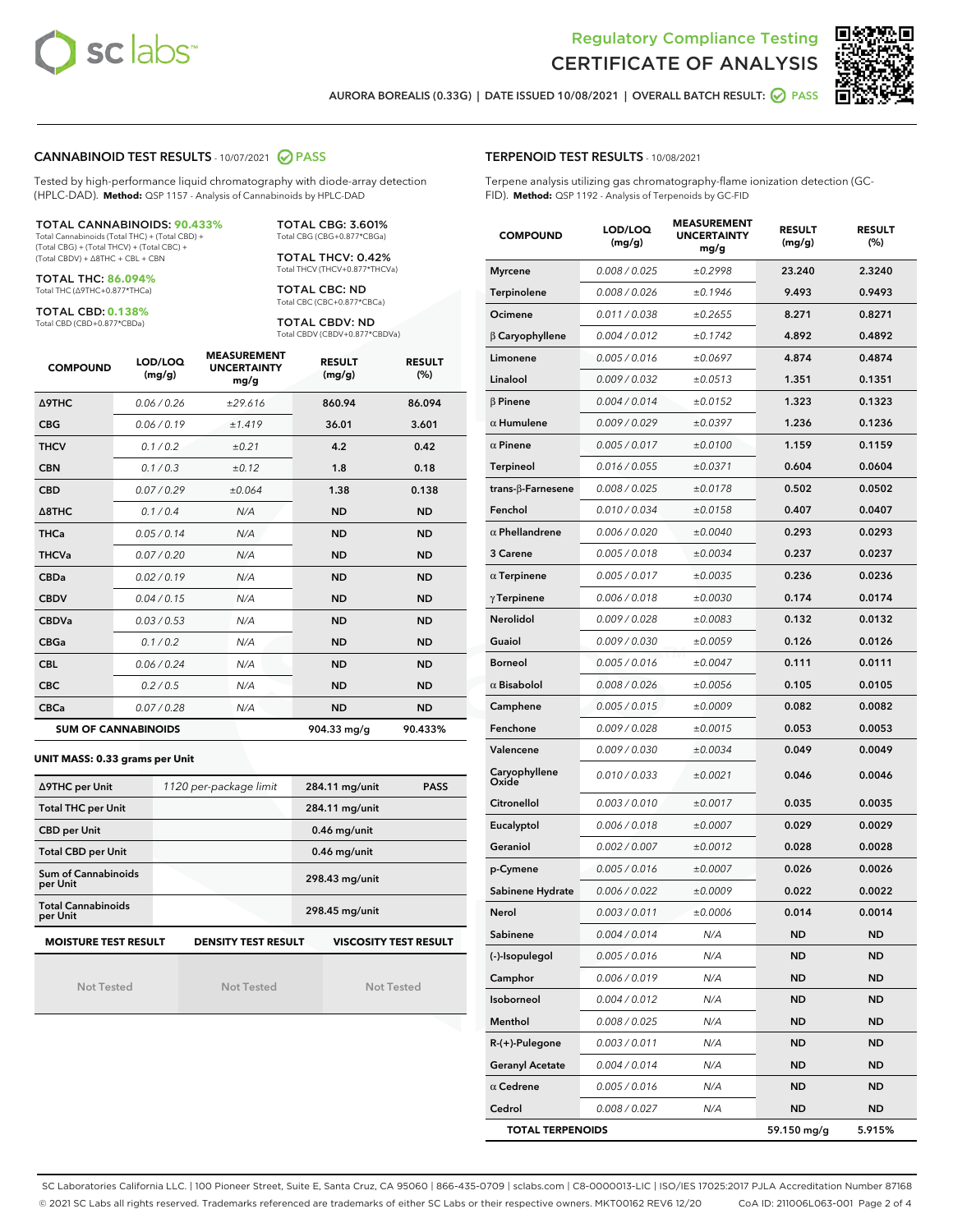



AURORA BOREALIS (0.33G) | DATE ISSUED 10/08/2021 | OVERALL BATCH RESULT: @ PASS

# CATEGORY 1 PESTICIDE TEST RESULTS - 10/07/2021 @ PASS

Pesticide and plant growth regulator analysis utilizing high-performance liquid chromatography-mass spectrometry (HPLC-MS) or gas chromatography-mass spectrometry (GC-MS). \*GC-MS utilized where indicated. **Method:** QSP 1212 - Analysis of Pesticides and Mycotoxins by LC-MS or QSP 1213 - Analysis of Pesticides by GC-MS

| <b>COMPOUND</b>             | LOD/LOQ<br>$(\mu g/g)$ | <b>ACTION</b><br><b>LIMIT</b><br>$(\mu g/g)$ | <b>MEASUREMENT</b><br><b>UNCERTAINTY</b><br>µg/g | <b>RESULT</b><br>$(\mu g/g)$ | <b>RESULT</b> |
|-----------------------------|------------------------|----------------------------------------------|--------------------------------------------------|------------------------------|---------------|
| Aldicarb                    | 0.03 / 0.08            | $\geq$ LOD                                   | N/A                                              | <b>ND</b>                    | <b>PASS</b>   |
| Carbofuran                  | 0.02/0.05              | $\ge$ LOD                                    | N/A                                              | <b>ND</b>                    | <b>PASS</b>   |
| Chlordane*                  | 0.03 / 0.08            | $\ge$ LOD                                    | N/A                                              | <b>ND</b>                    | <b>PASS</b>   |
| Chlorfenapyr*               | 0.03/0.10              | $\ge$ LOD                                    | N/A                                              | <b>ND</b>                    | <b>PASS</b>   |
| Chlorpyrifos                | 0.02 / 0.06            | $\ge$ LOD                                    | N/A                                              | <b>ND</b>                    | <b>PASS</b>   |
| Coumaphos                   | 0.02 / 0.07            | $\ge$ LOD                                    | N/A                                              | <b>ND</b>                    | <b>PASS</b>   |
| Daminozide                  | 0.02 / 0.07            | $\ge$ LOD                                    | N/A                                              | <b>ND</b>                    | <b>PASS</b>   |
| <b>DDVP</b><br>(Dichlorvos) | 0.03/0.09              | $\ge$ LOD                                    | N/A                                              | <b>ND</b>                    | <b>PASS</b>   |
| Dimethoate                  | 0.03/0.08              | $\ge$ LOD                                    | N/A                                              | <b>ND</b>                    | <b>PASS</b>   |
| Ethoprop(hos)               | 0.03/0.10              | $\ge$ LOD                                    | N/A                                              | <b>ND</b>                    | <b>PASS</b>   |
| Etofenprox                  | 0.02 / 0.06            | $\ge$ LOD                                    | N/A                                              | <b>ND</b>                    | <b>PASS</b>   |
| Fenoxycarb                  | 0.03/0.08              | $\ge$ LOD                                    | N/A                                              | <b>ND</b>                    | <b>PASS</b>   |
| Fipronil                    | 0.03 / 0.08            | $\ge$ LOD                                    | N/A                                              | <b>ND</b>                    | <b>PASS</b>   |
| Imazalil                    | 0.02 / 0.06            | $\ge$ LOD                                    | N/A                                              | <b>ND</b>                    | <b>PASS</b>   |
| <b>Methiocarb</b>           | 0.02 / 0.07            | $\ge$ LOD                                    | N/A                                              | <b>ND</b>                    | <b>PASS</b>   |
| Methyl<br>parathion         | 0.03/0.10              | $\ge$ LOD                                    | N/A                                              | <b>ND</b>                    | <b>PASS</b>   |
| <b>Mevinphos</b>            | 0.03/0.09              | $\ge$ LOD                                    | N/A                                              | <b>ND</b>                    | <b>PASS</b>   |
| Paclobutrazol               | 0.02 / 0.05            | $\ge$ LOD                                    | N/A                                              | <b>ND</b>                    | <b>PASS</b>   |
| Propoxur                    | 0.03/0.09              | $\ge$ LOD                                    | N/A                                              | <b>ND</b>                    | <b>PASS</b>   |
| Spiroxamine                 | 0.03/0.08              | $\ge$ LOD                                    | N/A                                              | <b>ND</b>                    | <b>PASS</b>   |
| <b>Thiacloprid</b>          | 0.03/0.10              | $\ge$ LOD                                    | N/A                                              | <b>ND</b>                    | <b>PASS</b>   |
|                             |                        |                                              |                                                  |                              |               |

# CATEGORY 2 PESTICIDE TEST RESULTS - 10/07/2021 @ PASS

| <b>COMPOUND</b>          | LOD/LOO<br>$(\mu g/g)$ | <b>ACTION</b><br>LIMIT<br>$(\mu g/g)$ | <b>MEASUREMENT</b><br><b>UNCERTAINTY</b><br>$\mu$ g/g | <b>RESULT</b><br>$(\mu g/g)$ | <b>RESULT</b> |  |
|--------------------------|------------------------|---------------------------------------|-------------------------------------------------------|------------------------------|---------------|--|
| Abamectin                | 0.03/0.10              | 0.1                                   | N/A                                                   | <b>ND</b>                    | <b>PASS</b>   |  |
| Acephate                 | 0.02/0.07              | 0.1                                   | N/A                                                   | <b>ND</b>                    | <b>PASS</b>   |  |
| Acequinocyl              | 0.02/0.07              | 0.1                                   | N/A                                                   | <b>ND</b>                    | <b>PASS</b>   |  |
| Acetamiprid              | 0.02/0.05              | 0.1                                   | N/A                                                   | <b>ND</b>                    | <b>PASS</b>   |  |
| Azoxystrobin             | 0.02/0.07              | 0.1                                   | N/A                                                   | <b>ND</b>                    | <b>PASS</b>   |  |
| <b>Bifenazate</b>        | 0.01/0.04              | 0.1                                   | N/A                                                   | <b>ND</b>                    | <b>PASS</b>   |  |
| <b>Bifenthrin</b>        | 0.02/0.05              | 3                                     | N/A                                                   | <b>ND</b>                    | <b>PASS</b>   |  |
| <b>Boscalid</b>          | 0.03/0.09              | 0.1                                   | N/A                                                   | <b>ND</b>                    | <b>PASS</b>   |  |
| Captan                   | 0.19/0.57              | 0.7                                   | N/A                                                   | <b>ND</b>                    | <b>PASS</b>   |  |
| Carbaryl                 | 0.02/0.06              | 0.5                                   | N/A                                                   | <b>ND</b>                    | <b>PASS</b>   |  |
| Chlorantranilip-<br>role | 0.04/0.12              | 10                                    | N/A                                                   | <b>ND</b>                    | <b>PASS</b>   |  |
| Clofentezine             | 0.03/0.09              | 0.1                                   | N/A                                                   | <b>ND</b>                    | <b>PASS</b>   |  |

#### CATEGORY 2 PESTICIDE TEST RESULTS - 10/07/2021 continued

| <b>COMPOUND</b>               | LOD/LOQ<br>(µg/g) | <b>ACTION</b><br><b>LIMIT</b><br>(µg/g) | <b>MEASUREMENT</b><br><b>UNCERTAINTY</b><br>µg/g | <b>RESULT</b><br>(µg/g) | <b>RESULT</b> |
|-------------------------------|-------------------|-----------------------------------------|--------------------------------------------------|-------------------------|---------------|
| Cyfluthrin                    | 0.12 / 0.38       | $\overline{c}$                          | N/A                                              | <b>ND</b>               | <b>PASS</b>   |
| Cypermethrin                  | 0.11/0.32         | 1                                       | N/A                                              | <b>ND</b>               | <b>PASS</b>   |
| <b>Diazinon</b>               | 0.02 / 0.05       | 0.1                                     | N/A                                              | <b>ND</b>               | <b>PASS</b>   |
| Dimethomorph                  | 0.03 / 0.09       | 2                                       | N/A                                              | <b>ND</b>               | <b>PASS</b>   |
| Etoxazole                     | 0.02 / 0.06       | 0.1                                     | N/A                                              | <b>ND</b>               | <b>PASS</b>   |
| Fenhexamid                    | 0.03 / 0.09       | 0.1                                     | N/A                                              | <b>ND</b>               | <b>PASS</b>   |
| Fenpyroximate                 | 0.02 / 0.06       | 0.1                                     | N/A                                              | <b>ND</b>               | <b>PASS</b>   |
| Flonicamid                    | 0.03/0.10         | 0.1                                     | N/A                                              | <b>ND</b>               | <b>PASS</b>   |
| Fludioxonil                   | 0.03 / 0.10       | 0.1                                     | N/A                                              | <b>ND</b>               | <b>PASS</b>   |
| Hexythiazox                   | 0.02 / 0.07       | 0.1                                     | N/A                                              | <b>ND</b>               | <b>PASS</b>   |
| Imidacloprid                  | 0.04 / 0.11       | 5                                       | N/A                                              | <b>ND</b>               | <b>PASS</b>   |
| Kresoxim-methyl               | 0.02 / 0.07       | 0.1                                     | N/A                                              | <b>ND</b>               | <b>PASS</b>   |
| <b>Malathion</b>              | 0.03 / 0.09       | 0.5                                     | N/A                                              | <b>ND</b>               | <b>PASS</b>   |
| Metalaxyl                     | 0.02 / 0.07       | $\overline{c}$                          | N/A                                              | <b>ND</b>               | <b>PASS</b>   |
| Methomyl                      | 0.03 / 0.10       | 1                                       | N/A                                              | <b>ND</b>               | <b>PASS</b>   |
| Myclobutanil                  | 0.03 / 0.09       | 0.1                                     | N/A                                              | <b>ND</b>               | <b>PASS</b>   |
| Naled                         | 0.02 / 0.07       | 0.1                                     | N/A                                              | <b>ND</b>               | <b>PASS</b>   |
| Oxamyl                        | 0.04 / 0.11       | 0.5                                     | N/A                                              | <b>ND</b>               | <b>PASS</b>   |
| Pentachloronitro-<br>benzene* | 0.03 / 0.09       | 0.1                                     | N/A                                              | <b>ND</b>               | <b>PASS</b>   |
| Permethrin                    | 0.04 / 0.12       | 0.5                                     | N/A                                              | <b>ND</b>               | <b>PASS</b>   |
| Phosmet                       | 0.03 / 0.10       | 0.1                                     | N/A                                              | <b>ND</b>               | <b>PASS</b>   |
| Piperonylbu-<br>toxide        | 0.02 / 0.07       | 3                                       | N/A                                              | <b>ND</b>               | <b>PASS</b>   |
| Prallethrin                   | 0.03 / 0.08       | 0.1                                     | N/A                                              | <b>ND</b>               | <b>PASS</b>   |
| Propiconazole                 | 0.02 / 0.07       | 0.1                                     | N/A                                              | <b>ND</b>               | <b>PASS</b>   |
| Pyrethrins                    | 0.04 / 0.12       | 0.5                                     | N/A                                              | ND                      | <b>PASS</b>   |
| Pyridaben                     | 0.02 / 0.07       | 0.1                                     | N/A                                              | <b>ND</b>               | <b>PASS</b>   |
| Spinetoram                    | 0.02 / 0.07       | 0.1                                     | N/A                                              | <b>ND</b>               | <b>PASS</b>   |
| Spinosad                      | 0.02 / 0.07       | 0.1                                     | N/A                                              | <b>ND</b>               | <b>PASS</b>   |
| Spiromesifen                  | 0.02 / 0.05       | 0.1                                     | N/A                                              | <b>ND</b>               | <b>PASS</b>   |
| Spirotetramat                 | 0.02 / 0.06       | 0.1                                     | N/A                                              | <b>ND</b>               | <b>PASS</b>   |
| Tebuconazole                  | 0.02 / 0.07       | 0.1                                     | N/A                                              | <b>ND</b>               | <b>PASS</b>   |
| Thiamethoxam                  | 0.03 / 0.10       | 5                                       | N/A                                              | <b>ND</b>               | <b>PASS</b>   |
| Trifloxystrobin               | 0.03 / 0.08       | 0.1                                     | N/A                                              | <b>ND</b>               | <b>PASS</b>   |

SC Laboratories California LLC. | 100 Pioneer Street, Suite E, Santa Cruz, CA 95060 | 866-435-0709 | sclabs.com | C8-0000013-LIC | ISO/IES 17025:2017 PJLA Accreditation Number 87168 © 2021 SC Labs all rights reserved. Trademarks referenced are trademarks of either SC Labs or their respective owners. MKT00162 REV6 12/20 CoA ID: 211006L063-001 Page 3 of 4